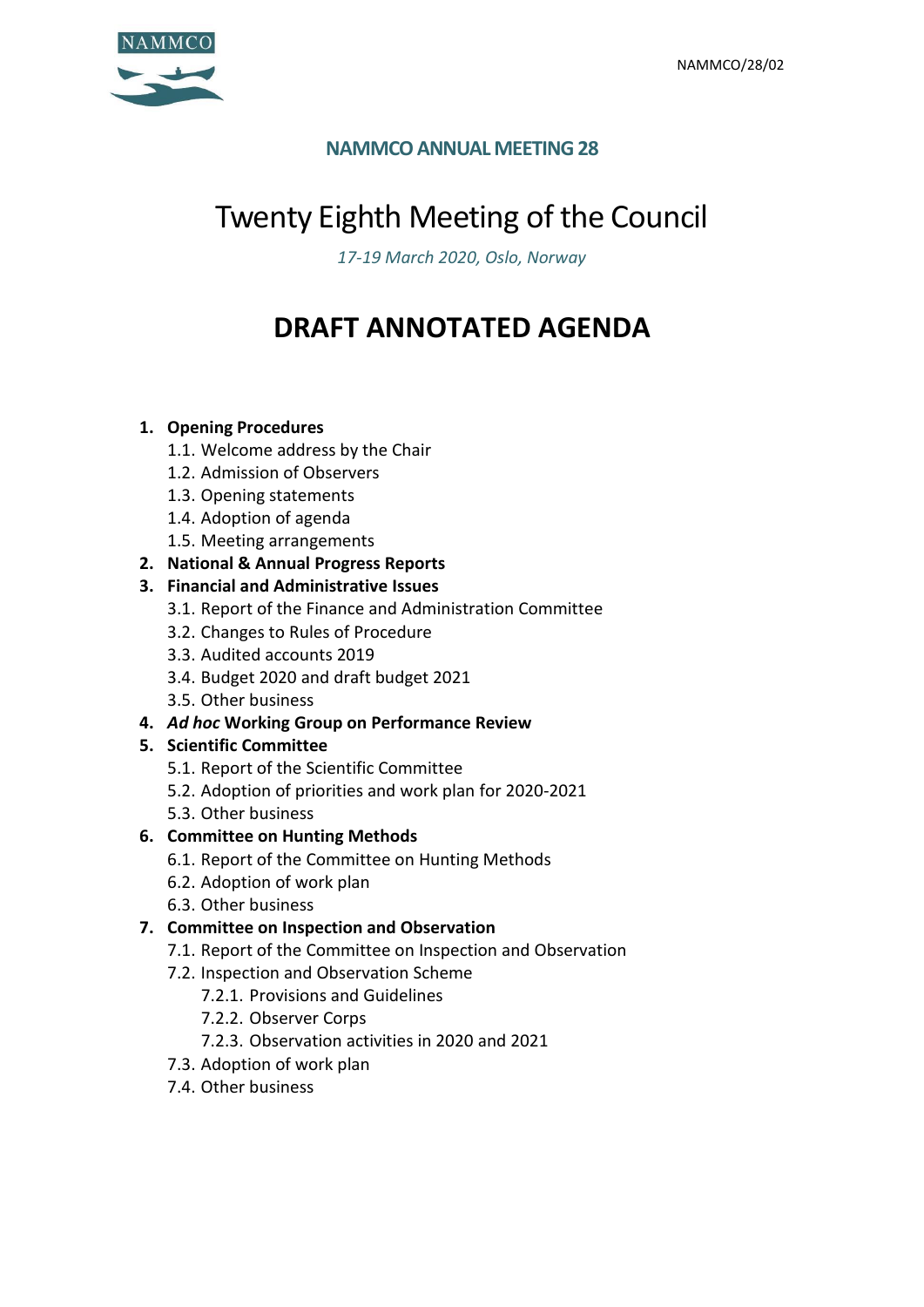

## **8. Working Group on By-Catch, Entanglements and Live Strandings**

- 8.1. Report of the Working Group on By-Catch, Entanglements and Live **Strandings**
- 8.2. Adoption of work plan
- 8.3. Other business

## **9. Management Committees**

- 9.1. Proposals for conservation and management measures
- 9.2. Recommendations concerning scientific research
- 9.3. Other business

## **10. Environmental Questions & Ecosystem Approach to Management**

## **11. External Relations**

- 11.1. Cooperation with non-member countries
- 11.2. Cooperation with international organisations
- 11.3. Other business

## **12. Communication and Outreach**

**13. Any Other Business**

## **14. Closing Procedures**

- 14.1. Press release
- 14.2. Next meeting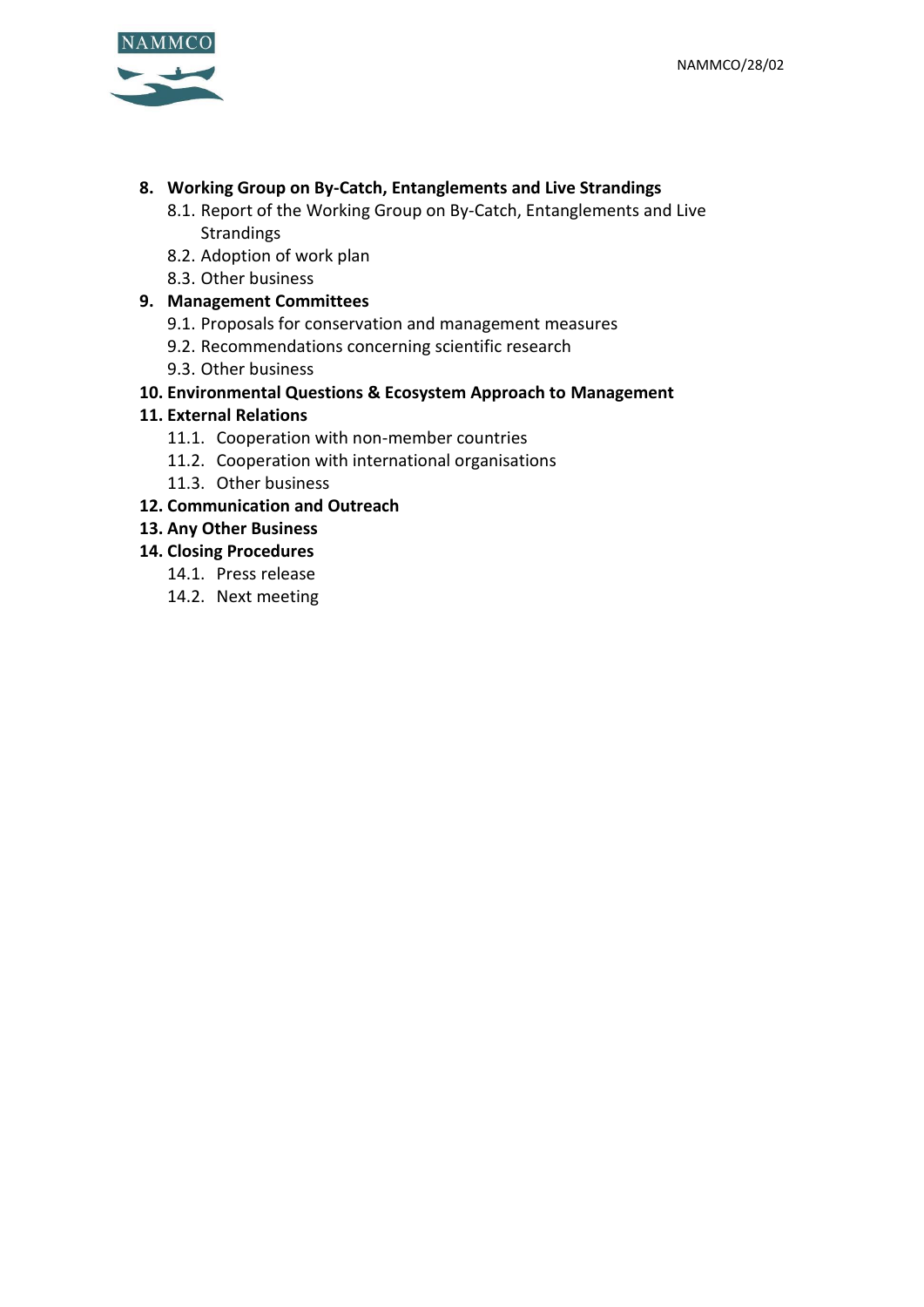

## **Annotations**

### **Item 1. Opening Procedures**

Members and Observer Governments will have an opportunity to make brief opening statements. At the discretion of the Chair, IGO and NGO representatives may also be invited to make opening remarks.

### **Item 2. National & Annual Progress Reports**

Under this item, Members and observer governments will have the opportunity to inform on national matters relevant to NAMMCO.

### **Item 3. Financial and Administrative Issues**

Item 3.1 concerns all items under the report of the Finance and Administration Committee (FAC), circulated as NAMMCO/28/04 which will become available late on Monday 16 March.

Item 3.2 addresses the proposed changes to the Rules and Procedures regarding the deadline for the submission of meeting documents, circulated as NAMMCO/28/018.

Item 3.3 refers to the audited accounts for 2019, circulated as NAMMCO/28/05 and including the result and balance sheet and auditor's report.

Item 3.4 deals with the budget for 2020 and draft budget for 2021 which are presented under NAMMCO/28/06.

### **Item 4.** *Ad hoc* **Working Group on Performance Review** (PRWG)

"Council **27** agreed to establish an *ad hoc* Working Group (WG) led by the Chair of Council to review the recommendations introduced in the Performance Review Report (PRWG). The PRWG would then seek the views of NAMMCO Committees and working groups on the recommendations specific to their areas of work". Under this item, the report of the Ad Hoc Working Group on Performance Review (NAMMCO/28/017) will be presented, including the PRWG's recommendations to Council regarding the responses of NAMMCO to the recommendations of the Performance Review Panel.

### **Item 5. Scientific Committee (SC)**

The Report of the SC under 5.1 is circulated as NAMMCO/28/07. It includes the Executive Summary and the main report. It does not contain the reports from the Scientific Committee Working Groups (WG) as those have become available on nammco.no a month after the distribution of the WG reports to the SC and the Council. They can be found at:

[\[https://nammco.no/topics/sc-working-group-reports/\]](https://nammco.no/topics/sc-working-group-reports/)

The SC has convened five WGs and a symposium since December 2018. Their reports are directly accessible on the following links:

- **JOINT [IMR/NAMMCO](https://nammco.no/wp-content/uploads/2019/02/final-report_hpws_2019.pdf) INTERNATIONAL WORKSHOP ON THE STATUS OF HARBOUR PORPOISES IN THE NORTH A[TLANTIC](https://nammco.no/wp-content/uploads/2019/02/final-report_hpws_2019.pdf)**
- **HARBOUR PORPOISE WORKING GROUP [\(HPWG\)](https://nammco.no/topics/hpwg_reports/)**
- **JOINT [ICES/NAFO/NAMMCO](https://nammco.no/topics/wgharp_reports/) WORKING GROUP ON HARP AND HOODED SEALS**
- *AD HOC* **WORKING GROUP ON N[ARWHAL IN](https://nammco.no/topics/narwhal_beluga_reports/) EAST GREENLAND**
- **A[BUNDANCE](https://nammco.no/topics/abundance_estimates_reports/) ESTIMATE WORKING GROUP**

The Chair of the SC will give a summary presentation of the SC report related to the overall work of the SC. Information and recommendations pertaining to species and eco-system related issues will be presented in the relevant Management Committees.

### **Item 6. Committee on Hunting Methods (CHM)**

The Report of the CHM under 6.1 is circulated as NAMMCO/28/08. The Committee's advice to the Council will be presented under this item.